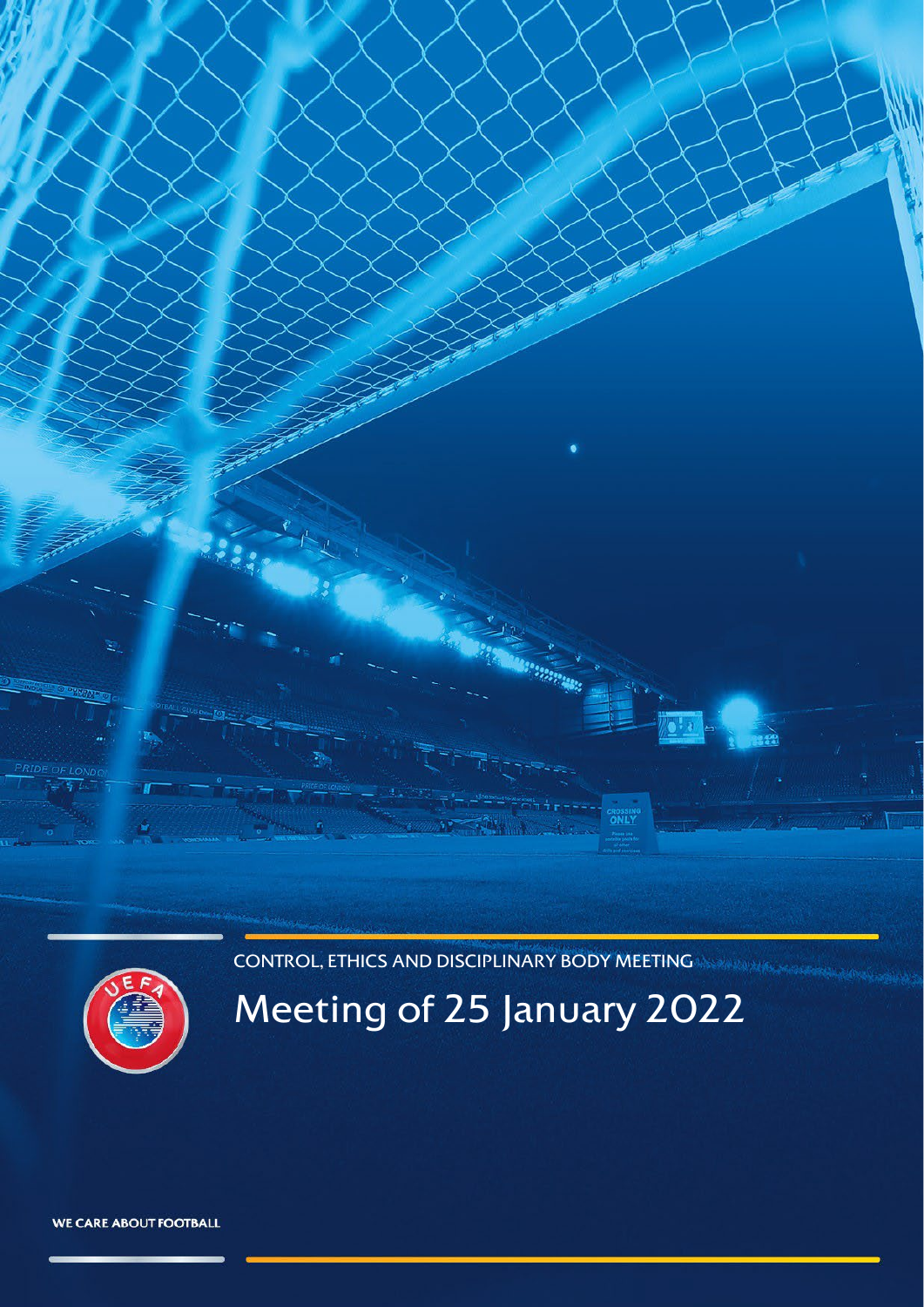Dear Sir or Madam,

We are pleased to provide you with the main elements of the decisions taken by the UEFA Control, Ethics and Disciplinary Body (CEDB) on 25 January 2022.

If a decision with grounds is issued, that full decision will be made available in the case law section of this website after it becomes final and binding.

To navigate this document, you can click on the name of a case in the contents to jump to that particular decision and click on the header at the top of any page to return to the contents.

We trust this document will be of interest.

Yours faithfully,

**UEFA**

Aug line

Willinesdale

**Managing Director of Integrity & Regulatory Head of Disciplinary**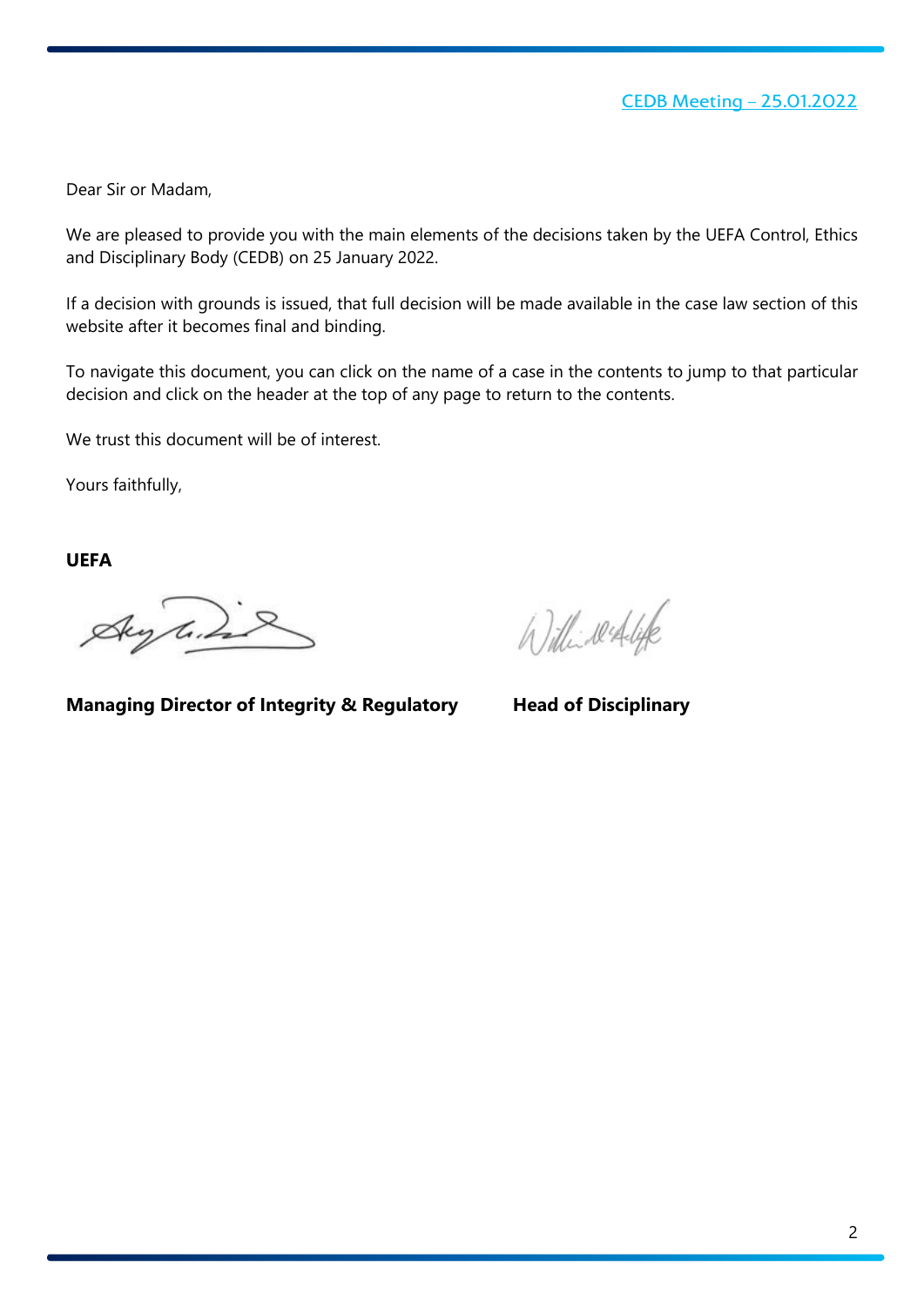# <u>CEDB Meeting - 25.01.2022</u>

# **Contents**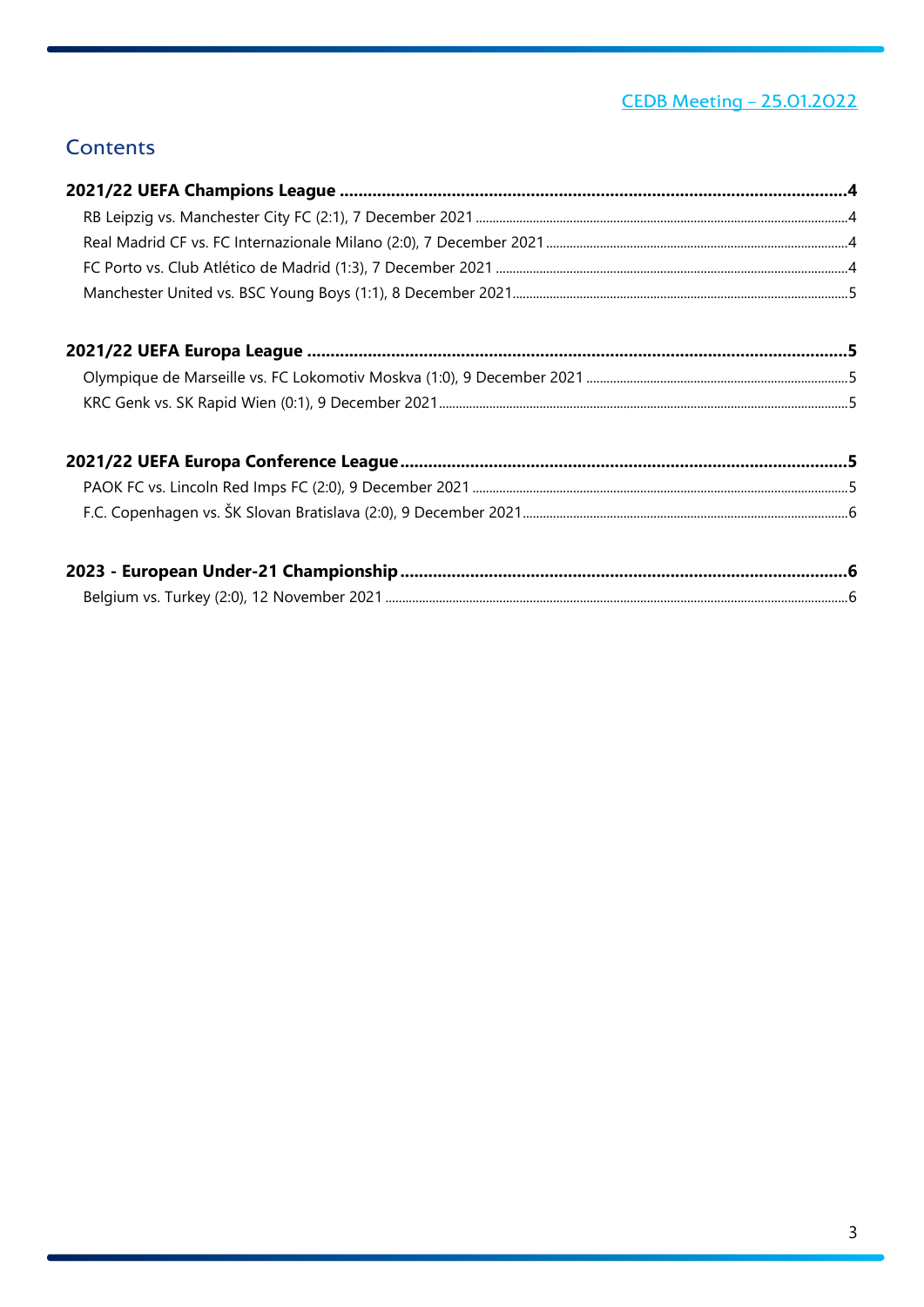# <span id="page-3-0"></span>**2021/22 UEFA Champions League**

<span id="page-3-1"></span>RB Leipzig vs. **Manchester City FC** (2:1), 7 December 2021

# **Manchester City FC**

Incidents and decision:

- Assault (Mr. Kyle Andrew Walker), Art. 15(1)(e) DR
	- $\triangleright$  Suspension: three (3) UEFA club competition matches

#### <span id="page-3-2"></span>Real Madrid CF vs. **FC Internazionale Milano** (2:0), 7 December 2021

## **FC Internazionale Milano**

Incidents and decision:

- Assault (Mr. Nicolò Barella), Art. 15(1)(e) DR
	- $\triangleright$  Suspension: two (2) UEFA club competition matches

## <span id="page-3-3"></span>**FC Porto** vs. **Club Atlético de Madrid** (1:3), 7 December 2021

## **FC Porto**

Incidents and decision:

- Improper conduct of the team, Art. 15(4) DR
	- Fine: €28,500
- Invasion of the field of play, Art. 16(2)(a) DR
	- $▶$  Fine: €5,000
- Lack of discipline by its supporters, Art. 16(2)(h) DR
	- $▶$  Fine: €5,000
- Throwing of objects, Art. 16(2)(b) DR
	- $▶$  Fine: €5,500
- Unsporting behaviour (Mr. Telmo Machado Sousa), Art. 15(1)(a)(v) DR
	- $\triangleright$  Suspension: one (1) UEFA club competition match
- Unsporting behaviour (Mr. Agustin Federico Marchesín), Art. 15(1)(a)(v) DR
	- $\triangleright$  Suspension: one (1) UEFA club competition match
- Assault (Mr. Wendell Nascimento Borges), Art. 15(1)(e) DR
	- $\triangleright$  Suspension: three (3) UEFA club competition matches

# **Club Atlético de Madrid**

Incidents and decision:

- Unsporting behaviour (Mr. Alejandro Bonvicini Hernan), Art. 15(1)(a)(v) DR
	- $\triangleright$  Suspension: one (1) UEFA club competition match
- Assault (Mr. Yannick Ferreira Carrasco), Art. 15(1)(e) DR
	- $\triangleright$  Suspension: three (3) UEFA club competition matches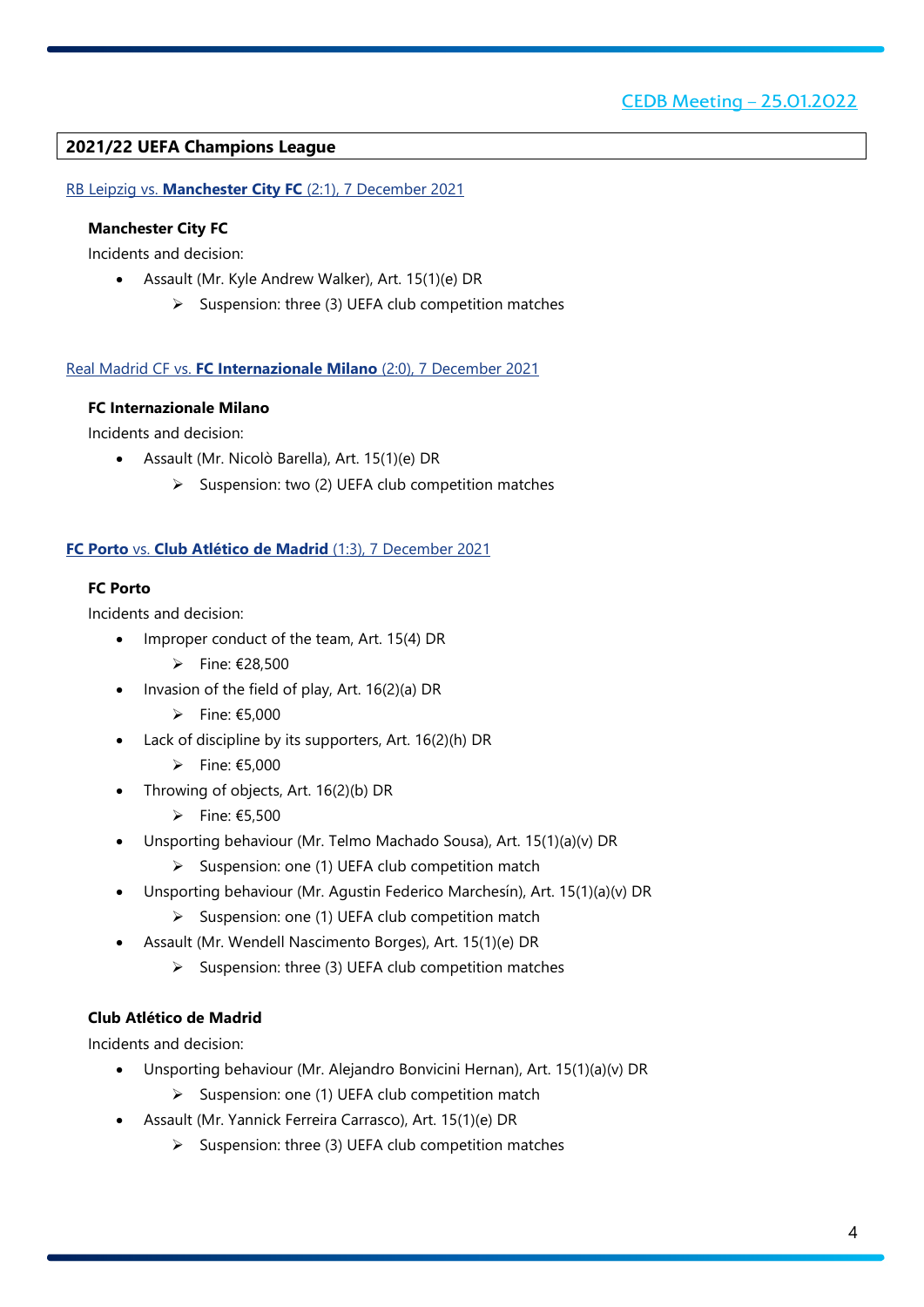## <span id="page-4-0"></span>**Manchester United** vs. BSC Young Boys (1:1), 8 December 2021

#### **Manchester United**

Incidents and decision:

- Invasion of the field of play, Art. 16(2)(a) DR
	- $\rightharpoonup$  Fine: €10,000

# <span id="page-4-1"></span>**2021/22 UEFA Europa League**

<span id="page-4-2"></span>**Olympique de Marseille** vs. FC Lokomotiv Moskva (1:0), 9 December 2021

#### **Olympique de Marseille**

Incidents and decision:

- Lighting of fireworks, Art. 16(2)(c) DR
	- $\rightharpoonup$  Fine: €17,500

## <span id="page-4-3"></span>**KRC Genk** vs. **SK Rapid Wien** (0:1), 9 December 2021

# **KRC Genk**

Incidents and decision:

- Lighting of fireworks, Art. 16(2)(c) DR
	- $\triangleright$  Fine: €2,500

#### **SK Rapid Wien**

Incidents and decision:

- Improper conduct of the team, Art. 15(4) DR
	- $\rightharpoonup$  Fine: €9,000

#### <span id="page-4-4"></span>**2021/22 UEFA Europa Conference League**

<span id="page-4-5"></span>**PAOK FC** vs. Lincoln Red Imps FC (2:0), 9 December 2021

## **PAOK FC**

Incidents and decision:

- Use of laser pointers, Art. 16(2)(d) DR
	- $\rightharpoonup$  Fine: €12,000
- Lighting of fireworks, Art. 16(2)(c) DR
	- $\triangleright$  Fine: €37,250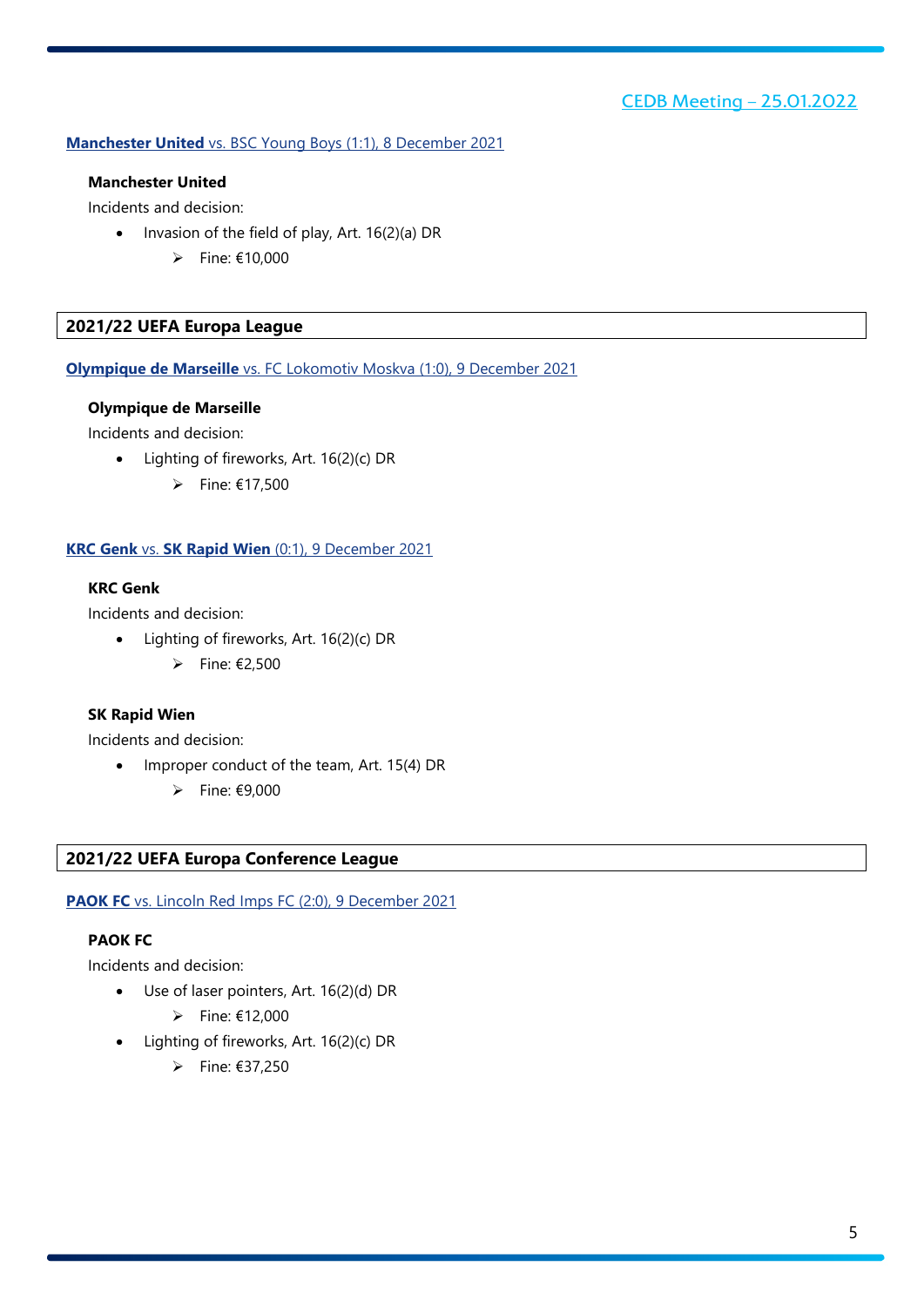# <span id="page-5-0"></span>**F.C. Copenhagen** vs. ŠK Slovan Bratislava (2:0), 9 December 2021

# **F.C. Copenhagen**

Incidents and decision:

- Lighting of fireworks, Art. 16(2)(c) DR
	- $▶$  Fine: €25,500
- Throwing of objects, Art. 16(2)(b) DR
	- $\triangleright$  Fine: €6,375

# <span id="page-5-1"></span>**2023 - European Under-21 Championship**

<span id="page-5-2"></span>Belgium vs. **Turkey** (2:0), 12 November 2021

# **Turkey**

Incidents and decision:

- Improper conduct of the team, Art. 15(4) DR
	- $\triangleright$  Fine: €6,750
- Provocative, offensive messages (illicit chants), Art. 16(2)(e) DR
	- $▶$  Fine: €5,000